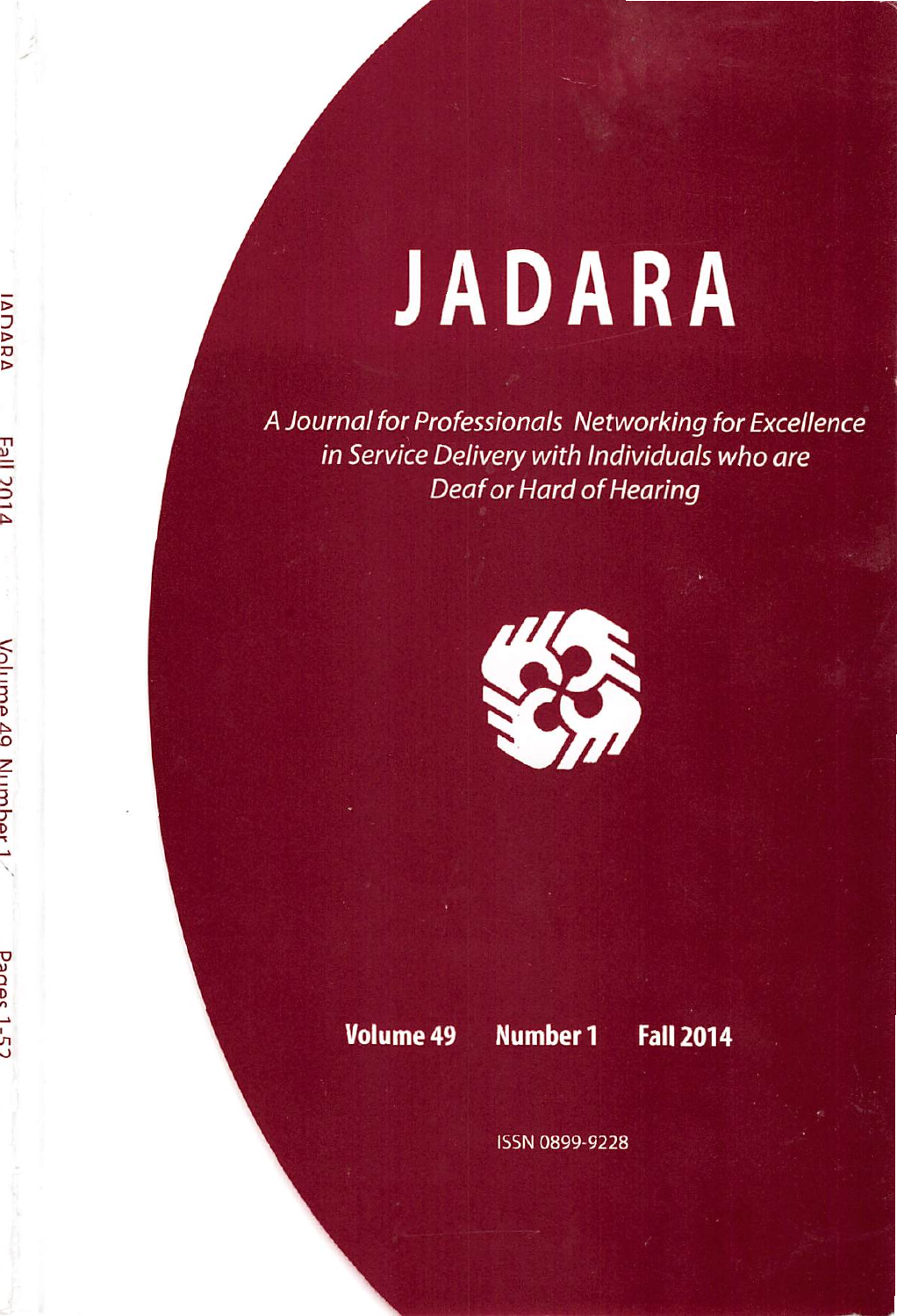

The official publication of ADARA

A Journal for Professionals Networking for Excellence in Service Delivery with Individuals who are Deaf or Hard of Hearing

> Senior Editor David M. Feldman, Barry University

## Editorial Review Board

Pamela Dean Mayo Clinic

Lawrence H. Pick Gallaudet University

Denise Kavin PEPNet-Northeast

Gabriel I. Lomas Western Connecticut State University

Irene Leigh Gallaudet University Shawn P. Saladin The University of Texas -Pan American

Steven R. Sligar East Carolina University